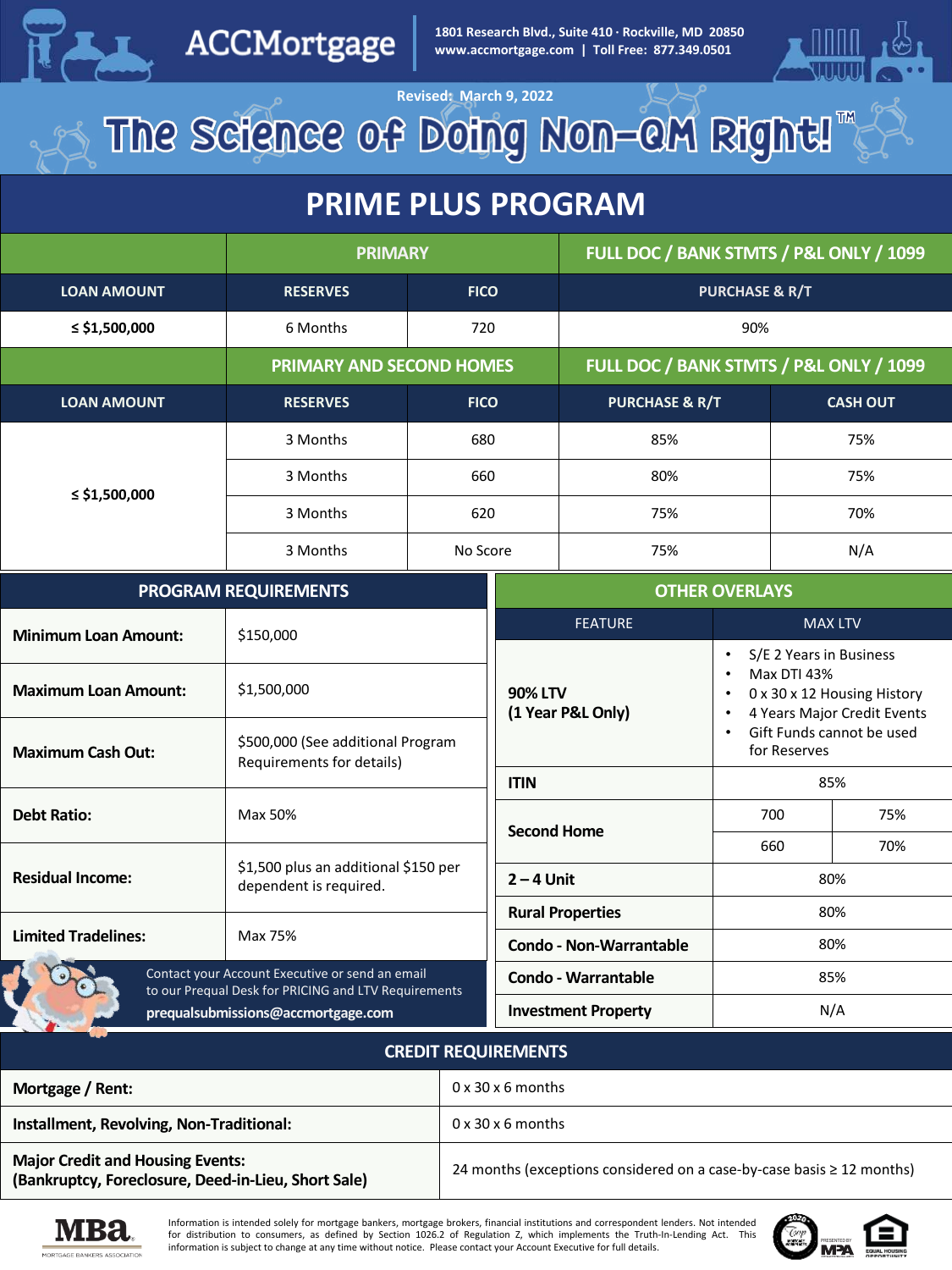# **ACCMortgage**

**NON-QM PRIME PLUS PROGRAM**

Revised: March 9, 2022

| <b>CREDIT REQUIREMENTS (cont.)</b>   |                                                                                                                                                                                                                                                                                                                                                                                                                                                                                                                                                                                                                                                                                                                                                                                                                                                                                                                                                                                                                                                                                                                                               |  |
|--------------------------------------|-----------------------------------------------------------------------------------------------------------------------------------------------------------------------------------------------------------------------------------------------------------------------------------------------------------------------------------------------------------------------------------------------------------------------------------------------------------------------------------------------------------------------------------------------------------------------------------------------------------------------------------------------------------------------------------------------------------------------------------------------------------------------------------------------------------------------------------------------------------------------------------------------------------------------------------------------------------------------------------------------------------------------------------------------------------------------------------------------------------------------------------------------|--|
| Credit:                              | Tradeline requirement based on primary wage earner<br>$\bullet$<br>$\checkmark$ 3 tradelines reporting for 12+ months; OR<br>$\checkmark$ 2 tradelines reporting for 18+ months<br>❖ Limited tradelines max 75% LTV<br>An acceptable 12 or 18 month housing history, not reporting on credit, may also be used<br>٠<br>as a tradeline.<br>Max 0 x 30 x 6 months reporting on acceptable tradelines.<br>$\bullet$<br>Past due accounts must be brought current.<br>$\bullet$<br>Qualifying Credit Score:<br>$\bullet$<br>$\checkmark$ Middle score of primary wage earner<br>$\checkmark$ Each additional borrower on loan must have at least one valid score of 620+ or no score.                                                                                                                                                                                                                                                                                                                                                                                                                                                             |  |
| <b>Housing History:</b>              | Borrowers who do not have a complete 12-month housing history are subject to the following:<br>Maximum 75% LTV<br>LTV's >75% LTV are subject to the following restrictions:<br>$\bullet$<br>$\checkmark$ Primary residence and second homes only<br>$\checkmark$ Additional 3 months reserves required<br>$\checkmark$ 10% minimum borrower contribution<br>← Payment Shock is not considered<br>√ VOR/VOM must be obtained for all months available reflecting paid as agreed<br>$\checkmark$ Properties owned free and clear are considered 0x30 for grading purposes.                                                                                                                                                                                                                                                                                                                                                                                                                                                                                                                                                                      |  |
| <b>Multiple Financed Properties:</b> | There is no limit on the number of other properties borrowers may currently have financed.<br>Second Home transactions require 2 months of additional reserves for each financed property.<br>$\bullet$<br>ACC Mortgage exposure may not exceed \$5M aggregate with a maximum of five loans for each<br>٠<br>individual borrower.                                                                                                                                                                                                                                                                                                                                                                                                                                                                                                                                                                                                                                                                                                                                                                                                             |  |
| <b>Charge-Offs and Collections:</b>  | The following accounts may remain open:<br>$\bullet$<br>$\checkmark$ Collections and charge-offs < 24 months old with a maximum cumulative balance of \$2,000<br>$\checkmark$ Collections and charge-offs $\geq$ 24 months old with a maximum of \$2,500 per occurrence<br>$\checkmark$ All medical collections<br>Collection and charge-off balances exceeding the amounts listed above must either be paid in full<br>$\bullet$<br>or may remain open when one of the following is met:<br>$\checkmark$ Borrower has sufficient reserves to cover remaining collection and charge-off balances (in<br>addition to the published reserve requirement); or<br>√ Payment for remaining collections and charge-offs included in DTI results in final DTI ≤ 50%<br>(payment calculated at 5% of balance of remaining unpaid collections and charge-offs).<br>❖ A combination of the two options above is allowed. A portion of the unpaid collection<br>balance can be included in the DTI while the remainder is covered by excess reserves.<br>❖ Collections and charge-offs that cannot be factored into DTI or reserves must be paid<br>off. |  |



Information is intended solely for mortgage bankers, mortgage brokers, financial institutions and correspondent lenders. Not intended<br>for distribution to consumers, as defined by Section 1026.2 of Regulation Z, which imple information is subject to change at any time without notice. Please contact your Account Executive for full details.

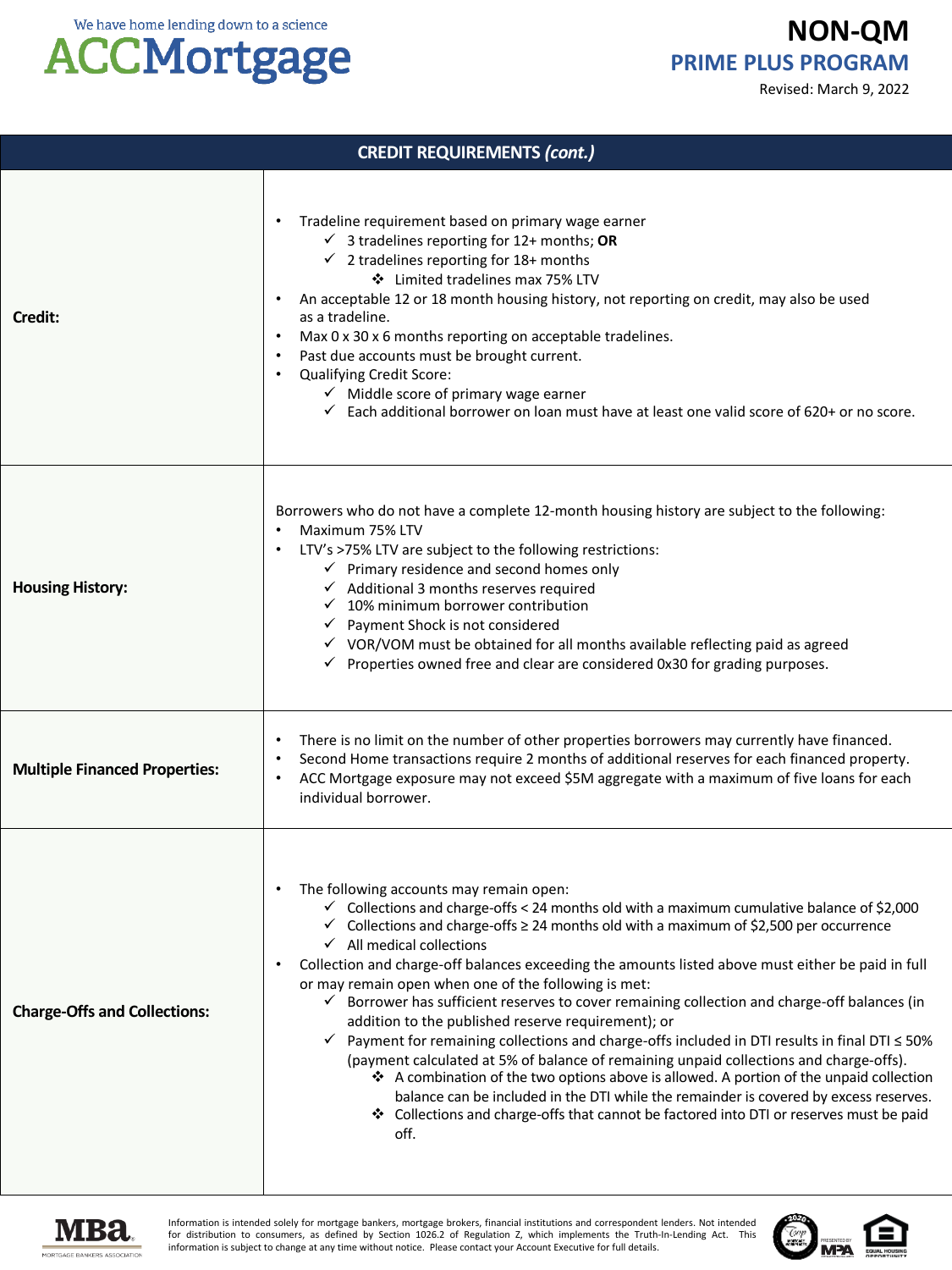## **ACCMortgage**

**NON-QM PRIME PLUS PROGRAM**

Revised: March 9, 2022

| <b>CREDIT REQUIREMENTS (cont.)</b> |                                                                                                                                                                                                                                                                                                                                                                                                                                                                                                                                                                                                                                                                                                                                                                                                                                                                                                                                                                                                                                                                                                                                                                                                                                                                                                                                                                                                             |  |
|------------------------------------|-------------------------------------------------------------------------------------------------------------------------------------------------------------------------------------------------------------------------------------------------------------------------------------------------------------------------------------------------------------------------------------------------------------------------------------------------------------------------------------------------------------------------------------------------------------------------------------------------------------------------------------------------------------------------------------------------------------------------------------------------------------------------------------------------------------------------------------------------------------------------------------------------------------------------------------------------------------------------------------------------------------------------------------------------------------------------------------------------------------------------------------------------------------------------------------------------------------------------------------------------------------------------------------------------------------------------------------------------------------------------------------------------------------|--|
| <b>Judgments and Tax Liens:</b>    | All judgments or liens affecting title must be paid.<br>Active court-ordered judgments may remain open when one of the two following options is:<br>The amount is the lessor of \$5,000 per occurrence or 2% of the loan amount: OR<br>The borrower is currently in a repayment agreement with the creditor (if the borrower is<br>currently in a repayment plan, the following requirements apply):<br>$\checkmark$ A minimum of 3 months has elapsed on the plan and evidence of timely payments for<br>the most recent 3 months is provided; and<br>$\checkmark$ The maximum payment required under the plan is included in the debt-to-income<br>ratio.<br>Outstanding state and federal tax liens or delinguent obligations may remain open on purchase<br>transactions only (additional LTV reductions may be required based on the size of the lien). All of the<br>following requirements must be met:<br>A copy of the repayment agreement is obtained;<br>A minimum of 3 months has elapsed on the plan and evidence of timely payments for the<br>most recent 3 months is provided;<br>The maximum payment required under the plan is included in the debt-to-income ratio; and<br>The title company must provide written confirmation confirming<br>$\checkmark$ (a) the title company is aware of the outstanding tax lien, and<br>$\checkmark$ (b) there is no impact to first lien position. |  |
| <b>Housing Events:</b>             | A Housing Event is any one of the following events listed below:<br>Foreclosure<br>٠<br>Deed-in-Lieu<br>$\bullet$<br><b>Short Sale</b><br>Modification resulting in (non COVID-19 related):<br>$\bullet$<br>$\checkmark$ Forgiveness of a portion of principal and/or interest on either the first or second mortgage<br>$\checkmark$ Application of a principal curtailment by or on behalf of the investor to simulate principal<br>forgiveness<br>✓ Conversion of any portion of the original mortgage debt to a "soft" subordinate mortgage<br>$\checkmark$ Conversion of any portion of the original mortgage debt from secured to unsecured<br>1x120 mortgage history<br>Seasoning of a foreclosure, deed-in-lieu, or short sale is measured from the date of completed sale or<br>final property transfer. The Housing Event must be completed prior to loan closing with no<br>outstanding deficiency balance remaining.<br>For a 120-day mortgage late, seasoning is from the date the mortgage was brought current.<br>Seasoning for a modification is from the date the modification was executed.<br>If the property was surrendered in a Chapter 7 bankruptcy, the bankruptcy discharge date is used for<br>seasoning. Bankruptcy papers may be required to show the property was surrendered. The foreclosure<br>action is not required to be fully complete.                                 |  |



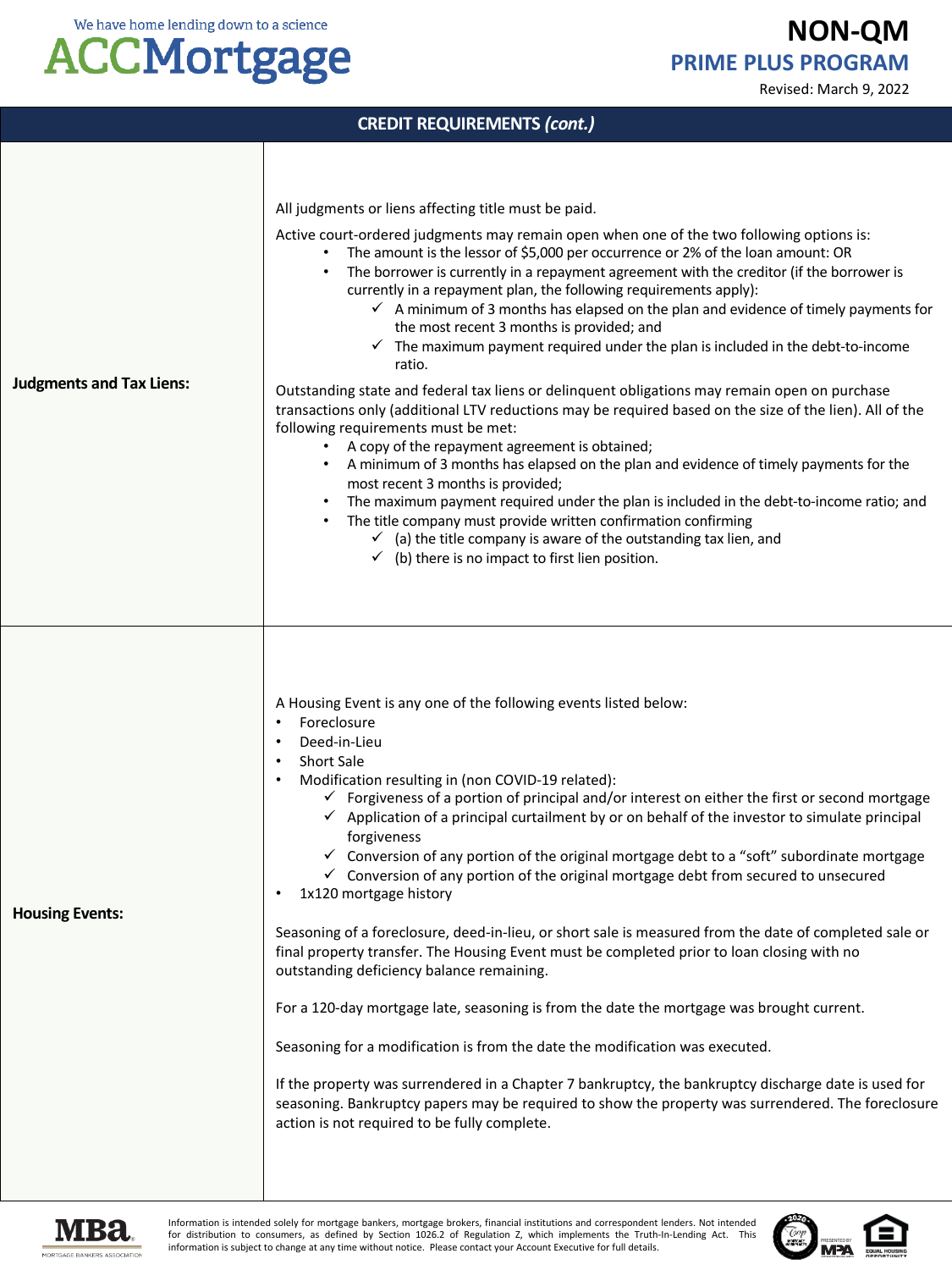**NON-QM PRIME PLUS PROGRAM**

Revised: March 9, 2022



| <b>CREDIT REQUIREMENTS (cont.)</b> |                                                                                                                                                                                                                                                                                                                                                                                                                                                                                                                                                                                                                                                                                                                                                                                                                                                                                                                                                                                                                                                                                                                                                                                                                                                                                                                                                                                                                         |  |
|------------------------------------|-------------------------------------------------------------------------------------------------------------------------------------------------------------------------------------------------------------------------------------------------------------------------------------------------------------------------------------------------------------------------------------------------------------------------------------------------------------------------------------------------------------------------------------------------------------------------------------------------------------------------------------------------------------------------------------------------------------------------------------------------------------------------------------------------------------------------------------------------------------------------------------------------------------------------------------------------------------------------------------------------------------------------------------------------------------------------------------------------------------------------------------------------------------------------------------------------------------------------------------------------------------------------------------------------------------------------------------------------------------------------------------------------------------------------|--|
| Forbearance/COVID-19 Related:      | If outstanding payments will be or have been resolved through a loss mitigation solution, the borrower<br>is eligible for a new mortgage loan if they have made at least three timely payments as of the note<br>date of the new transaction as follows:<br>For a repayment plan, the borrower must have made either three payments under the<br>repayment plan or completed the repayment plan, whichever occurs first. Note that there<br>is no requirement that the repayment plan be completed.<br>For a payment deferral, the borrower must have made three consecutive payments<br>following the effective date of the payment deferral agreement.<br>For a modification, the borrower must have completed the three-month trial payment<br>period.<br>For any other loss mitigation solution not listed above, the borrower must have successfully<br>completed the program, or made three consecutive full payments in accordance with the<br>program.<br>Verification that the borrower has made the required three timely payments may include:<br>a loan payment history from the servicer or third-party verification service,<br>the latest mortgage account statement from the borrower, and<br>a verification of mortgage.<br>If these requirements are met on an existing mortgage loan being refinanced, the new loan amount<br>can include the full amount required to satisfy the existing mortgage. |  |
|                                    | <b>BORROWERS</b>                                                                                                                                                                                                                                                                                                                                                                                                                                                                                                                                                                                                                                                                                                                                                                                                                                                                                                                                                                                                                                                                                                                                                                                                                                                                                                                                                                                                        |  |
| <b>Eligible Borrowers:</b>         | <b>US Citizens</b><br><b>Permanent Resident Aliens</b><br>Non-Permanent Resident Aliens (with US credit) - See Eligible Visa Status<br>ITIN (max 85% LTV)<br>$\bullet$                                                                                                                                                                                                                                                                                                                                                                                                                                                                                                                                                                                                                                                                                                                                                                                                                                                                                                                                                                                                                                                                                                                                                                                                                                                  |  |
| <b>Eligible Visa Status:</b>       | Permanent and Non-Permanent Resident Alien Borrowers:<br>$\checkmark$ Must provide one of the following:<br>O Unexpired Green Card; or<br>O Unexpired VISA/EAD<br>$\checkmark$ All VISA types are permissible outside of diplomatic status (A-1 or A-2)<br>Expired Green Cards and VISAs/EADs are permissible with documentation that the<br>✓<br>borrower has requested an extension (exceptions considered on a case-by-case basis)<br>$\checkmark$ Valid government photo ID required<br>ITIN Borrowers (max 85% LTV):<br>√ ITIN Card or Letter from IRS required<br>$\checkmark$ Valid government photo ID required<br>Borrowers with Diplomatic Immunity and Citizens of Venezuela are ineligible for ACC Mortgage<br>programs.                                                                                                                                                                                                                                                                                                                                                                                                                                                                                                                                                                                                                                                                                    |  |
| <b>Non-Occupant Co-Borrower:</b>   | Primary occupancy only<br>Purchase and Rate/Term only (non-occupant must be on the current mortgage for a rate/term<br>refinance)<br>Non-occupant co-borrower must be an immediate relative<br>Max 80% LTV<br>Max 60% DTI (occupying borrower only)<br>Max 43% DTI (total for all borrowers combined)<br>Max loan amount \$1,000,000                                                                                                                                                                                                                                                                                                                                                                                                                                                                                                                                                                                                                                                                                                                                                                                                                                                                                                                                                                                                                                                                                    |  |



Information is intended solely for mortgage bankers, mortgage brokers, financial institutions and correspondent lenders. Not intended for distribution to consumers, as defined by Section 1026.2 of Regulation Z, which implements the Truth-In-Lending Act. This information is subject to change at any time without notice. Please contact your Account Executive for full details.

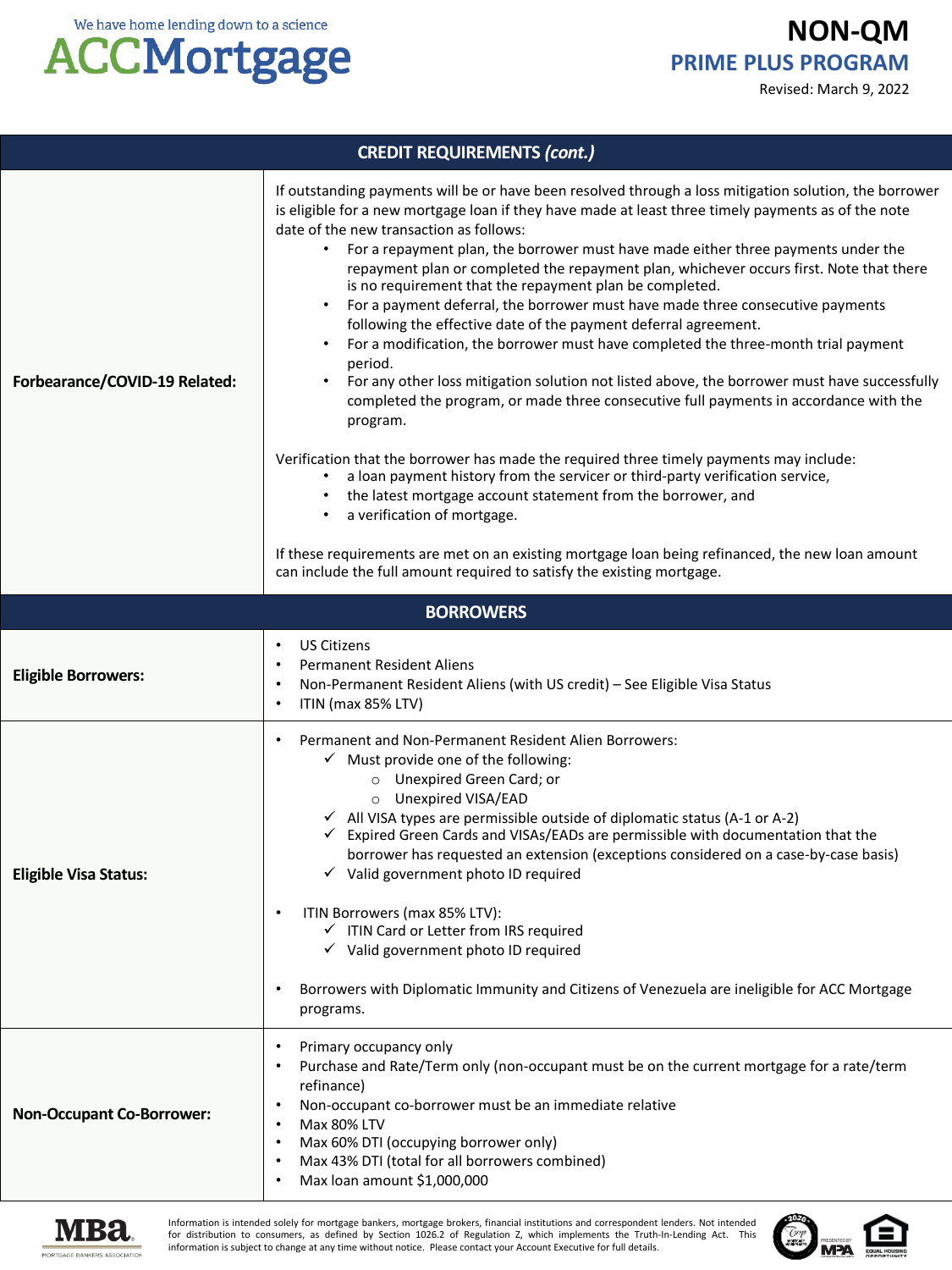# **ACCMortgage**

#### **NON-QM PRIME PLUS PROGRAM**

Revised: March 9, 2022

| <b>BORROWERS (cont.)</b>                                         |                                                                                                                                                                                                                                                                                                                                                                                                                                                                                                                                                                                                                                                                                                                                                                                                                                                                                                                                                                                     |  |  |
|------------------------------------------------------------------|-------------------------------------------------------------------------------------------------------------------------------------------------------------------------------------------------------------------------------------------------------------------------------------------------------------------------------------------------------------------------------------------------------------------------------------------------------------------------------------------------------------------------------------------------------------------------------------------------------------------------------------------------------------------------------------------------------------------------------------------------------------------------------------------------------------------------------------------------------------------------------------------------------------------------------------------------------------------------------------|--|--|
| <b>First Time Homebuyers:</b>                                    | All ITIN first time home buyers will be required to receive certification from a HUD approved,<br>home buyer education and counseling service.<br>The following requirements apply to First-Time Home Buyer transactions:<br>$\checkmark$ Primary residence and second homes only<br>A First-Time Home Buyer is defined as a borrower who had no ownership interest in a residential<br>property in the United States during the preceding 3-year period.<br>If a borrower has not owned a property in the last 3 years but can document ownership in the<br>$\bullet$<br>preceding 5-year period, the above criteria are waived.                                                                                                                                                                                                                                                                                                                                                   |  |  |
| <b>INCOME</b>                                                    |                                                                                                                                                                                                                                                                                                                                                                                                                                                                                                                                                                                                                                                                                                                                                                                                                                                                                                                                                                                     |  |  |
| Income:                                                          | A 1099 may be obtained to replace 1<br>Full Doc (12 Months)<br>calendar year of personal or business<br>$\checkmark$ W-2<br>bank statements:<br>$\checkmark$ Tax Returns<br>Bank Statements (12 Months)<br>1099 must be validated with a wage<br>$\checkmark$ Personal or Business Bank Statements<br>and income transcript from the IRS<br>$\checkmark$ Must be Self-employed for 1 year<br>Evidence of year-to-date earnings<br>$\checkmark$ Requires a minimum of 2 consecutive years<br>must be verified via bank statements<br>in the same line of work<br>covering the YTD period<br>All other Bank Statement<br>P & L Only (12 Months)<br>Documentation requirements apply<br>$\checkmark$ Must be Self-employed for 1 year<br>$\checkmark$ Requires a minimum of 2 consecutive years<br>in the same line of work<br>1099 (12 Months)<br>$\checkmark$ Must be Self-employed for 1 year<br>$\checkmark$ Requires a minimum of 2 consecutive years<br>in the same line of work |  |  |
| <b>Bank Statement - Calculating</b><br><b>Qualifying Income:</b> | Personal and Business Bank Statements: Total useable deposits ÷ 12 months<br>$\checkmark$ To calculate qualifying income, select one of the three options from the following matrix:<br>[Click Here]<br>Business Bank Statements: Must have documented ≥ 25% ownership in business.<br>Personal Bank Statements: No minimum percentage ownership in business required.<br>$\bullet$<br>All individuals on the bank account being utilized must be a borrower on the loan.                                                                                                                                                                                                                                                                                                                                                                                                                                                                                                           |  |  |
| <b>Cannabis Derived Income:</b>                                  | Eligible for borrowers located in states where cannabis has been legalized and the business is<br>licensed accordingly                                                                                                                                                                                                                                                                                                                                                                                                                                                                                                                                                                                                                                                                                                                                                                                                                                                              |  |  |
| <b>Debt Ratios:</b>                                              | Max 50% (total DTI)                                                                                                                                                                                                                                                                                                                                                                                                                                                                                                                                                                                                                                                                                                                                                                                                                                                                                                                                                                 |  |  |
|                                                                  | <b>ASSETS</b>                                                                                                                                                                                                                                                                                                                                                                                                                                                                                                                                                                                                                                                                                                                                                                                                                                                                                                                                                                       |  |  |
| <b>Assets:</b>                                                   | Seasoned for 60 days.<br>Source unexplained deposits that exceed 50% of the borrowers gross monthly qualifying income.<br>٠                                                                                                                                                                                                                                                                                                                                                                                                                                                                                                                                                                                                                                                                                                                                                                                                                                                         |  |  |
| <b>Reserves:</b>                                                 | Cash out proceeds can be used for reserve requirements.                                                                                                                                                                                                                                                                                                                                                                                                                                                                                                                                                                                                                                                                                                                                                                                                                                                                                                                             |  |  |
| <b>Seller Concessions:</b>                                       | Up to 6% towards closing.<br>٠                                                                                                                                                                                                                                                                                                                                                                                                                                                                                                                                                                                                                                                                                                                                                                                                                                                                                                                                                      |  |  |



Information is intended solely for mortgage bankers, mortgage brokers, financial institutions and correspondent lenders. Not intended<br>for distribution to consumers, as defined by Section 1026.2 of Regulation Z, which imple information is subject to change at any time without notice. Please contact your Account Executive for full details.

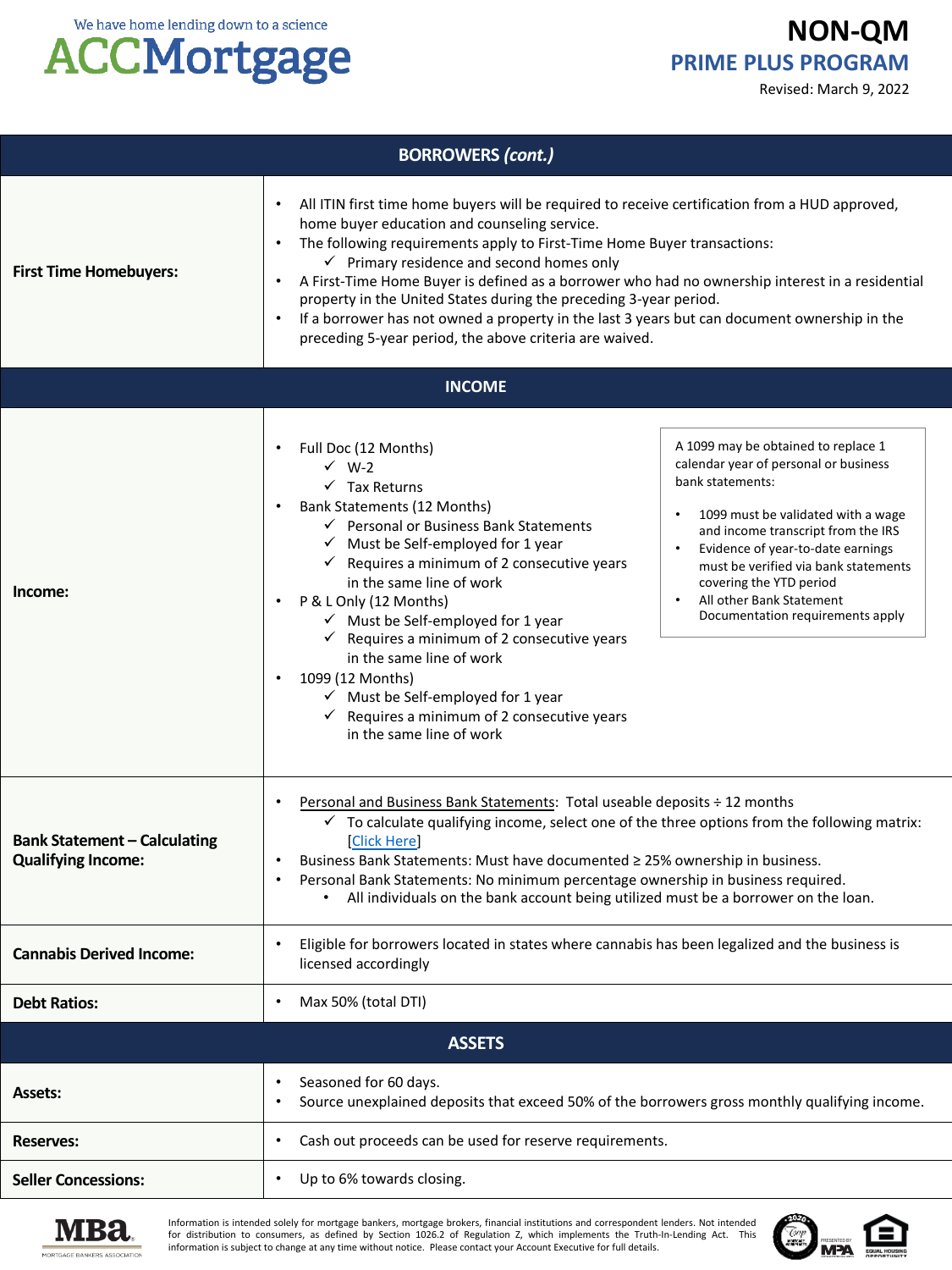### **ACCMortgage**

#### **NON-QM PRIME PLUS PROGRAM**

Revised: March 9, 2022

| <b>ASSETS (cont.)</b>             |                                                                                                                                                                                                                                                                                                                                                                                                                                                                                             |  |
|-----------------------------------|---------------------------------------------------------------------------------------------------------------------------------------------------------------------------------------------------------------------------------------------------------------------------------------------------------------------------------------------------------------------------------------------------------------------------------------------------------------------------------------------|--|
| <b>Gift Funds:</b>                | Gift funds are allowed after the borrower has documented the minimum required borrower<br>contribution.<br>$\checkmark$ Minimum of 5% (of the sales price) of borrower's own funds on purchase transactions.<br>Minimum borrower contribution of 10% must be documented on the following<br>transactions:<br>❖ Primary residence with unverifiable housing history<br>❖ Second home<br>Gift funds must be from a relative and can be used for down payment, closing costs and reserves.     |  |
| <b>Gift of Equity:</b>            | Primary residence transactions only.<br>$\bullet$<br>No minimum borrower contribution is required.<br>$\bullet$<br>Gift of equity is from an immediate family member.<br>$\bullet$<br>Six months of reserves required of borrower's own funds.<br>$\bullet$<br>Non-arm's length transactions are allowed.<br>$\bullet$<br>Subject to the maximum LTVs available for cash-out transactions.<br>$\bullet$                                                                                     |  |
|                                   | <b>SUBJECT PROPERTY</b>                                                                                                                                                                                                                                                                                                                                                                                                                                                                     |  |
| Acreage                           | Max 15 Acres<br>$\checkmark$ Exceptions considered on a case-by-case basis                                                                                                                                                                                                                                                                                                                                                                                                                  |  |
| <b>Property Types:</b>            | Single Family Detached (SFD)<br>$\bullet$<br>$\checkmark$ Site Condos are considered an SFD<br><b>PUD</b><br>$\bullet$<br>Townhomes<br>$\bullet$<br>Condominiums<br>√ Non-Warrantable Condos (max 80% LTV)<br>$\checkmark$ See Guidelines for additional details<br>2-4 Unit (max 80% LTV)<br>$\bullet$<br>Log Homes (max 80% LTV)<br>$\bullet$<br>Modular (max 80% LTV)<br>Rural (max 80% LTV)<br>$\bullet$                                                                                |  |
| <b>Ineligible Property Types:</b> | Manufactured (Mobile)<br>$\bullet$<br><b>Mixed Use</b><br>$\bullet$<br>Assisted Living/Continuing Care Facilities<br>$\bullet$<br><b>Boarding Houses</b><br>Condotels<br>Co-Ops                                                                                                                                                                                                                                                                                                             |  |
| <b>Appraisal Review:</b>          | The following transactions require a FNMA Collateral Underwriter review with a score of 2.5 or less<br>or a Collateral Desktop Analysis (CDA):<br>$\times$ LTV > 80%<br>$\checkmark$ Non-arm's length transactions<br>$\checkmark$ Loan amounts from \$1,000,000 - \$1,500,000<br>The following transactions require a 2nd full appraisal:<br>$\checkmark$ Approved loan amount exceptions (when exceeding max loan amount available per matrix)<br>$\checkmark$ Loan amounts > \$1,500,000 |  |
| <b>Appraisal Transfers:</b>       | Appraisal transfers are eligible, as indicated on ACC's Appraisal Transfer Policy                                                                                                                                                                                                                                                                                                                                                                                                           |  |



Information is intended solely for mortgage bankers, mortgage brokers, financial institutions and correspondent lenders. Not intended for distribution to consumers, as defined by Section 1026.2 of Regulation Z, which implements the Truth-In-Lending Act. This information is subject to change at any time without notice. Please contact your Account Executive for full details.

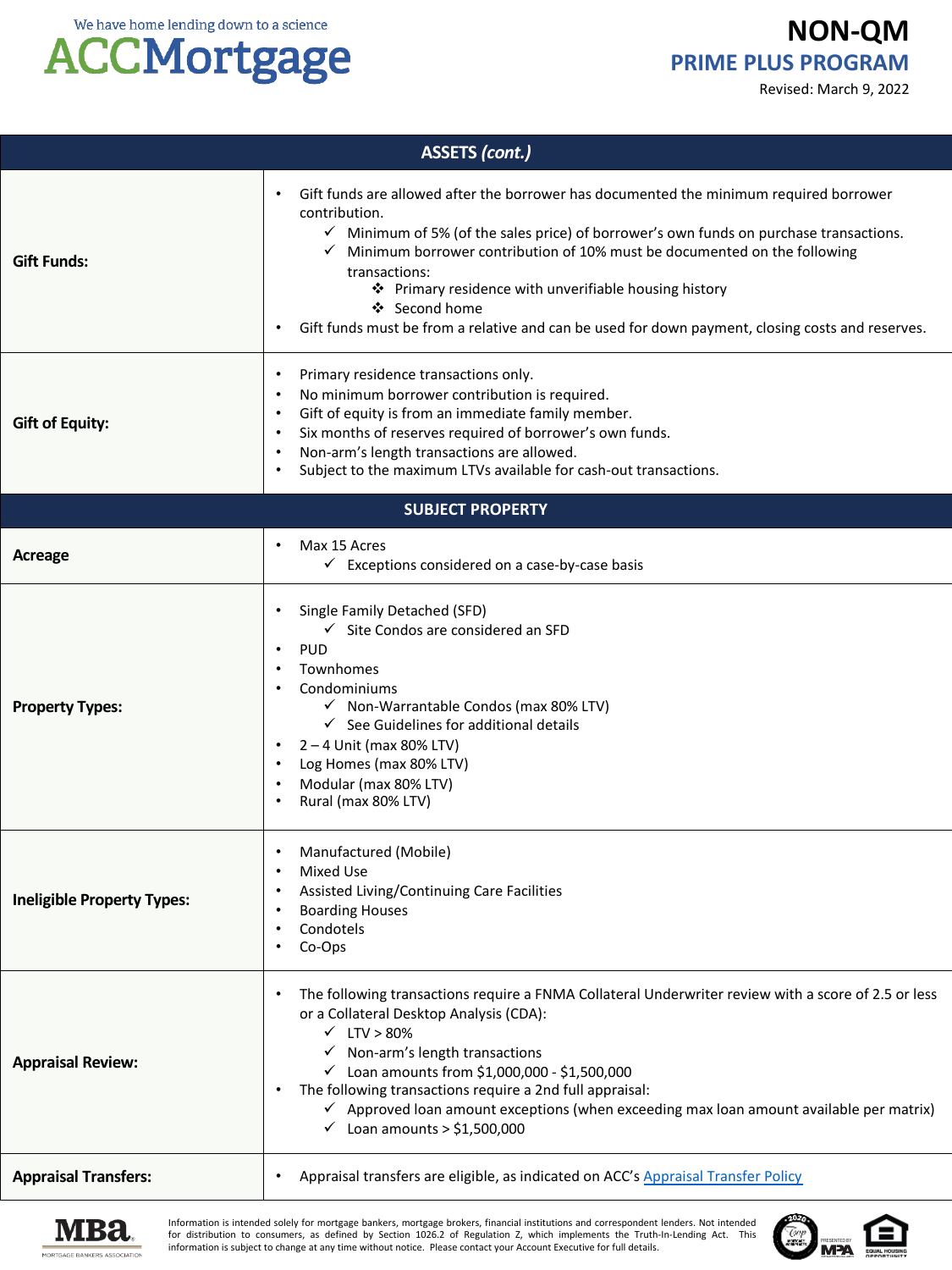**NON-QM PRIME PLUS PROGRAM**

Revised: March 9, 2022



| <b>SUBJECT PROPERTY (cont.)</b>         |                                                                                                                                                                                                                                                                                                                                                                                                                                                                                                                                                                                                                             |  |
|-----------------------------------------|-----------------------------------------------------------------------------------------------------------------------------------------------------------------------------------------------------------------------------------------------------------------------------------------------------------------------------------------------------------------------------------------------------------------------------------------------------------------------------------------------------------------------------------------------------------------------------------------------------------------------------|--|
| <b>Properties Listed For Sale:</b>      | To be eligible for either a rate/term or a cash-out refinance, the subject property must be taken off<br>$\bullet$<br>the market on or before application date.<br>For cash-out transactions, if subject property was listed for sale in 6 months prior to application<br>date, a 10% LTV reduction from the maximum available for the specific transaction is required.<br>The lesser of the most recent list price or the current appraised value should be used to determine<br>loan-to-value for both rate/term and cash-out transactions                                                                               |  |
| Seasoning:                              | Rate/Term Refinance - No seasoning requirement.<br>$\bullet$<br>Cash Out Refinance - 6 Months required from Purchase date to Note date (to ACC).<br>$\bullet$<br>No waiting period for properties obtained through inheritance, divorce or separation.                                                                                                                                                                                                                                                                                                                                                                      |  |
| <b>Determining Loan to Value:</b>       | Rate/Term Refinance<br>$\bullet$<br>$\checkmark$ Current appraised value may be used to determine loan to value.<br>Cash Out Refinance<br>$\bullet$<br>$\checkmark$ If the subject property was acquired > 12 months from application date, the appraised<br>value must be used to determine loan-to-value.<br>$\checkmark$ If the property was acquired $\leq$ 12 months from application date, the lesser of the current<br>appraisal value or previous purchase price plus documented improvements (if any) must be<br>used. The purchase settlement statement and any invoices for materials/labor will be<br>required. |  |
| Lease with Option to Purchase:          | Transaction treated as a Purchase.<br>$\bullet$<br>Principal dwelling only.<br>$\bullet$<br>Must have a valid, executed lease with purchase option.<br>$\bullet$<br>The lessor of the appraised value or the purchase price established within the agreement will be<br>utilized for qualification.<br>Copies of cancelled checks for 12 months as proof of rental payments.<br>$\bullet$                                                                                                                                                                                                                                   |  |
| Land Contracts / Contracts for<br>Deed: | Acceptable for Primary Residence only.<br>$\bullet$<br>12 Months of cancelled checks required for housing payment history.<br>$\bullet$<br>Payoff of land contracts is acceptable:<br>$\bullet$<br>$\checkmark$ Contracts signed $\leq$ 12 months from ACC application date = Purchase<br>The lessor of the appraised value or the purchase price established within the<br>agreement will be utilized for qualification.<br>$\checkmark$ Contracts signed > 12 months from ACC application date = Rate/Term Refinance<br>* The current appraised value will be utilized for qualification.                                 |  |
|                                         | <b>MISCELLANEOUS</b>                                                                                                                                                                                                                                                                                                                                                                                                                                                                                                                                                                                                        |  |
| <b>Cash Out:</b>                        | Up to \$500,000<br>$\bullet$<br>Cash Out proceeds can be used for reserve requirements.<br>Minimum of 6 months elapsed time since the most recent mortgage transaction on the subject<br>property (Note Date to Note Date is utilized to calculate the 6 month period).<br>√ Must use lesser of Purchase Price plus documented improvements or Appraised Value<br>if $\leq$ 12 months from note date.<br>Texas Cash-Out allowed<br>$\bullet$                                                                                                                                                                                |  |
| Occupancy:                              | <b>Primary Residence</b><br>$\bullet$<br>Second Homes<br>٠                                                                                                                                                                                                                                                                                                                                                                                                                                                                                                                                                                  |  |
| <b>Secondary Financing:</b>             | New secondary financing is not allowed.<br>$\bullet$<br>Secondary financing already in place is accepted within the max LTV for the program and must be<br>subordinated to the new loan.                                                                                                                                                                                                                                                                                                                                                                                                                                    |  |



Information is intended solely for mortgage bankers, mortgage brokers, financial institutions and correspondent lenders. Not intended<br>for distribution to consumers, as defined by Section 1026.2 of Regulation Z, which imple information is subject to change at any time without notice. Please contact your Account Executive for full details.